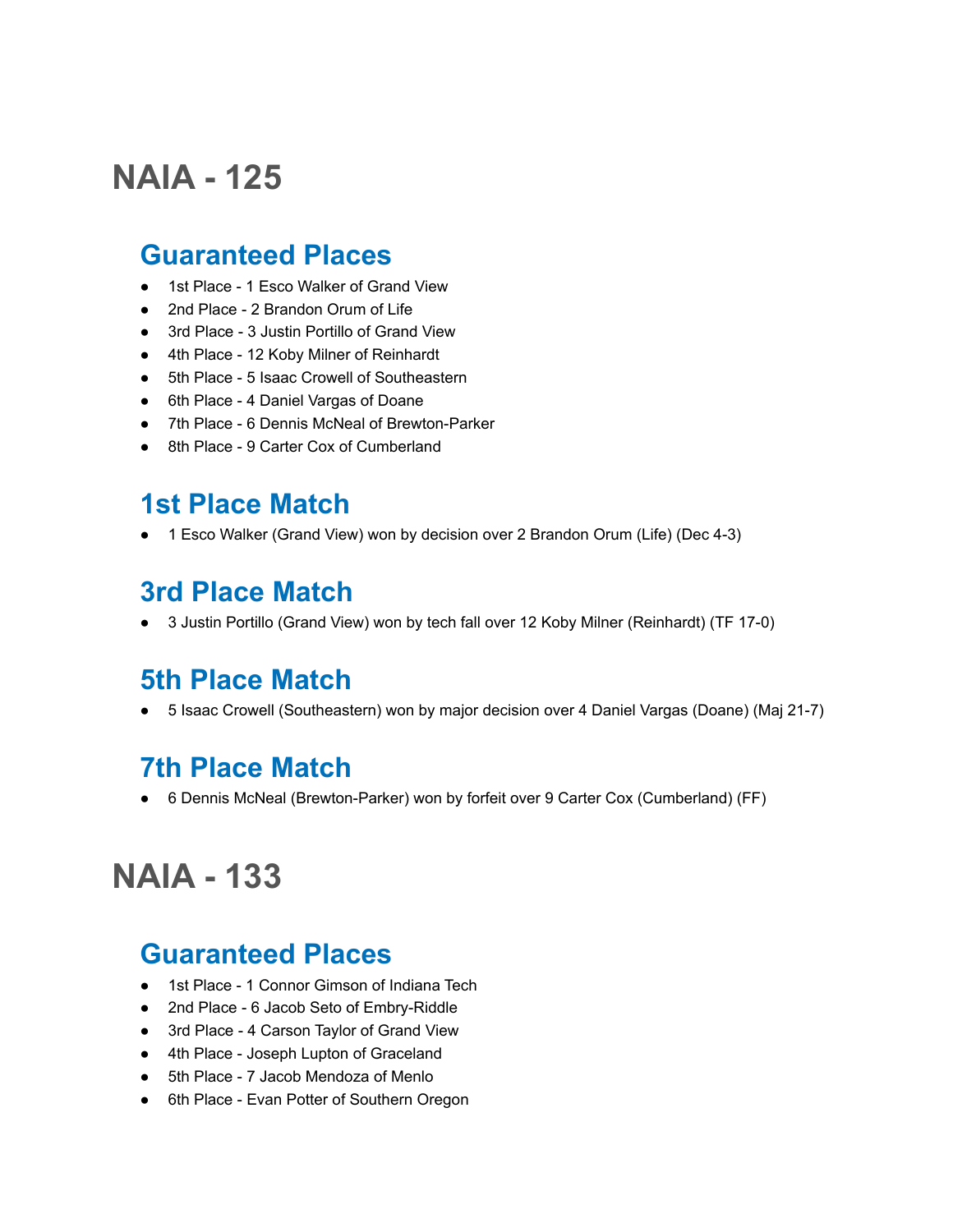- 7th Place 5 Jacob Ruiz of Life
- 8th Place 8 Keshawn Laws of Cumberland

## **1st Place Match**

● 1 Connor Gimson (Indiana Tech) won by decision over 6 Jacob Seto (Embry-Riddle) (Dec 3-1)

### **3rd Place Match**

● 4 Carson Taylor (Grand View) won by decision over Joseph Lupton (Graceland) (Dec 8-2)

### **5th Place Match**

● 7 Jacob Mendoza (Menlo) won by decision over Evan Potter (Southern Oregon) (Dec 5-1)

### **7th Place Match**

● 5 Jacob Ruiz (Life) won by decision over 8 Keshawn Laws (Cumberland) (Dec 1-0)

# **NAIA - 141**

#### **Guaranteed Places**

- 1st Place 1 Baterdene Boldmaa of Doane
- 2nd Place 11 Martin Wilkie of Montana State-Northern
- 3rd Place 3 Shea Ruffridge of Grand View
- 4th Place Cade Manion of Oklahoma City
- 5th Place 9 Julian Hernandez of Life
- 6th Place 5 Bryce Nickel of Cumberlands
- 7th Place 2 Nick Henneman of Lourdes
- 8th Place 10 Kyle Kantola of Indiana Tech

## **1st Place Match**

● 1 Baterdene Boldmaa (Doane) won by decision over 11 Martin Wilkie (Montana State-Northern) (Dec 14-7)

## **3rd Place Match**

● 3 Shea Ruffridge (Grand View) won by decision over Cade Manion (Oklahoma City) (Dec 4-3)

## **5th Place Match**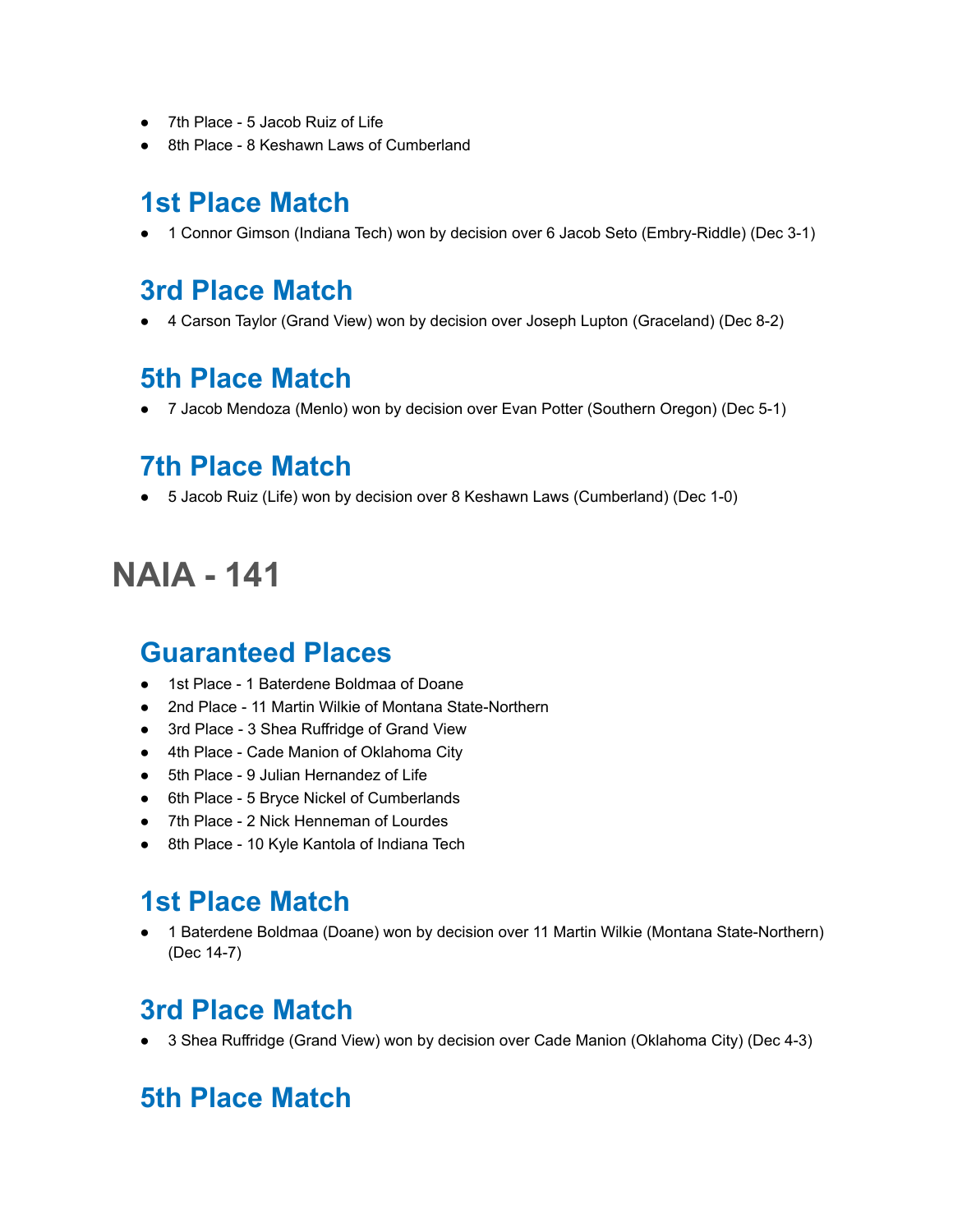● 9 Julian Hernandez (Life) won in tie breaker - 1 over 5 Bryce Nickel (Cumberlands) (TB-1 2-1)

## **7th Place Match**

● 2 Nick Henneman (Lourdes) won by decision over 10 Kyle Kantola (Indiana Tech) (Dec 2-1)

# **NAIA - 149**

#### **Guaranteed Places**

- 1st Place 2 Denver Stonecheck of Life
- 2nd Place 8 Ryan Moore of Thomas More (Ky.)
- 3rd Place 3 Brevin Balmeceda of Life
- 4th Place 5 Andreus Bond of Southeastern
- 5th Place 10 Salvador Silva of Southeastern
- 6th Place 4 Elijah Palacio of Menlo
- 7th Place 7 Keegan Luton of Oklahoma City
- 8th Place Steven Weathers Ii of Missouri Baptist

## **1st Place Match**

● 2 Denver Stonecheck (Life) won by major decision over 8 Ryan Moore (Thomas More (Ky.)) (Maj 9-1)

### **3rd Place Match**

● 3 Brevin Balmeceda (Life) won by decision over 5 Andreus Bond (Southeastern) (Dec 2-0)

### **5th Place Match**

● 10 Salvador Silva (Southeastern) won by forfeit over 4 Elijah Palacio (Menlo) (FF)

## **7th Place Match**

● 7 Keegan Luton (Oklahoma City) won by decision over Steven Weathers Ii (Missouri Baptist) (Dec 9-2)

## **NAIA - 157**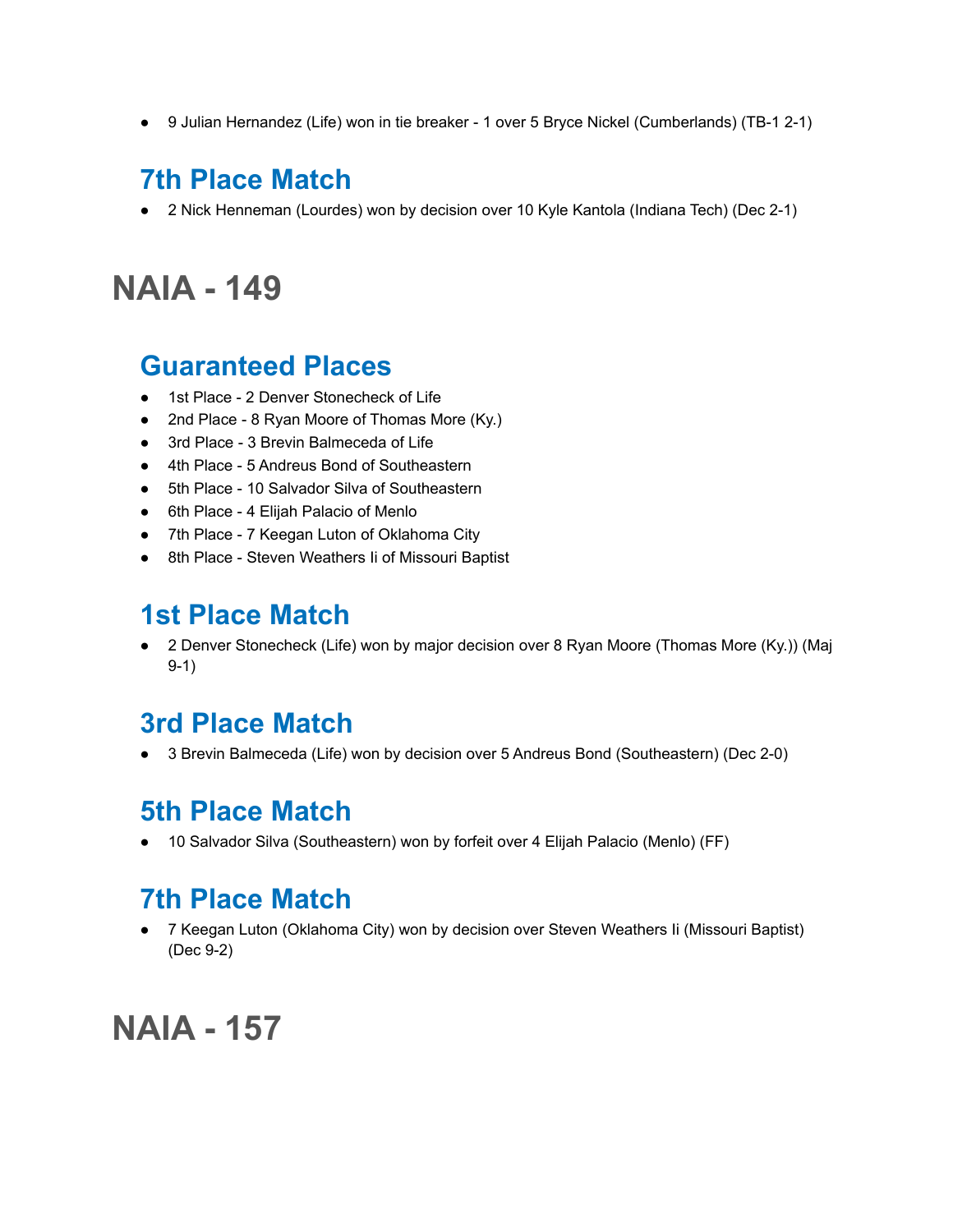## **Guaranteed Places**

- 1st Place 4 Israel Casarez of Grand View
- 2nd Place 3 Jack Bass of Life
- 3rd Place 2 Wilder Wichman of Thomas More (Ky.)
- 4th Place 7 Derrick Smallwood of Lindsey Wilson
- 5th Place Trevor Burdick of Reinhardt
- 6th Place 10 Aaron Gandara of Southern Oregon
- 7th Place 11 James Williams of Embry-Riddle
- 8th Place 6 Anthony Maia of Cumberland

### **1st Place Match**

● 4 Israel Casarez (Grand View) won in sudden victory - 1 over 3 Jack Bass (Life) (SV-1 3-1)

### **3rd Place Match**

● 2 Wilder Wichman (Thomas More (Ky.)) won by decision over 7 Derrick Smallwood (Lindsey Wilson) (Dec 3-2)

## **5th Place Match**

● Trevor Burdick (Reinhardt) won by major decision over 10 Aaron Gandara (Southern Oregon) (Maj 13-4)

### **7th Place Match**

● 11 James Williams (Embry-Riddle) won by fall over 6 Anthony Maia (Cumberland) (Fall 1:57)

# **NAIA - 165**

#### **Guaranteed Places**

- 1st Place 1 Cole Smith of Cumberland
- 2nd Place 3 Marty Margolis of Grand View
- 3rd Place 2 Sid Ohl of Life
- 4th Place 7 Frederick Padilla of Vanguard
- 5th Place 5 David Rubio of Corban
- 6th Place 4 Elliott Rodgers of Marian
- 7th Place Chase Short of Montana State-Northern
- 8th Place Cody Dixon of Wayland Baptist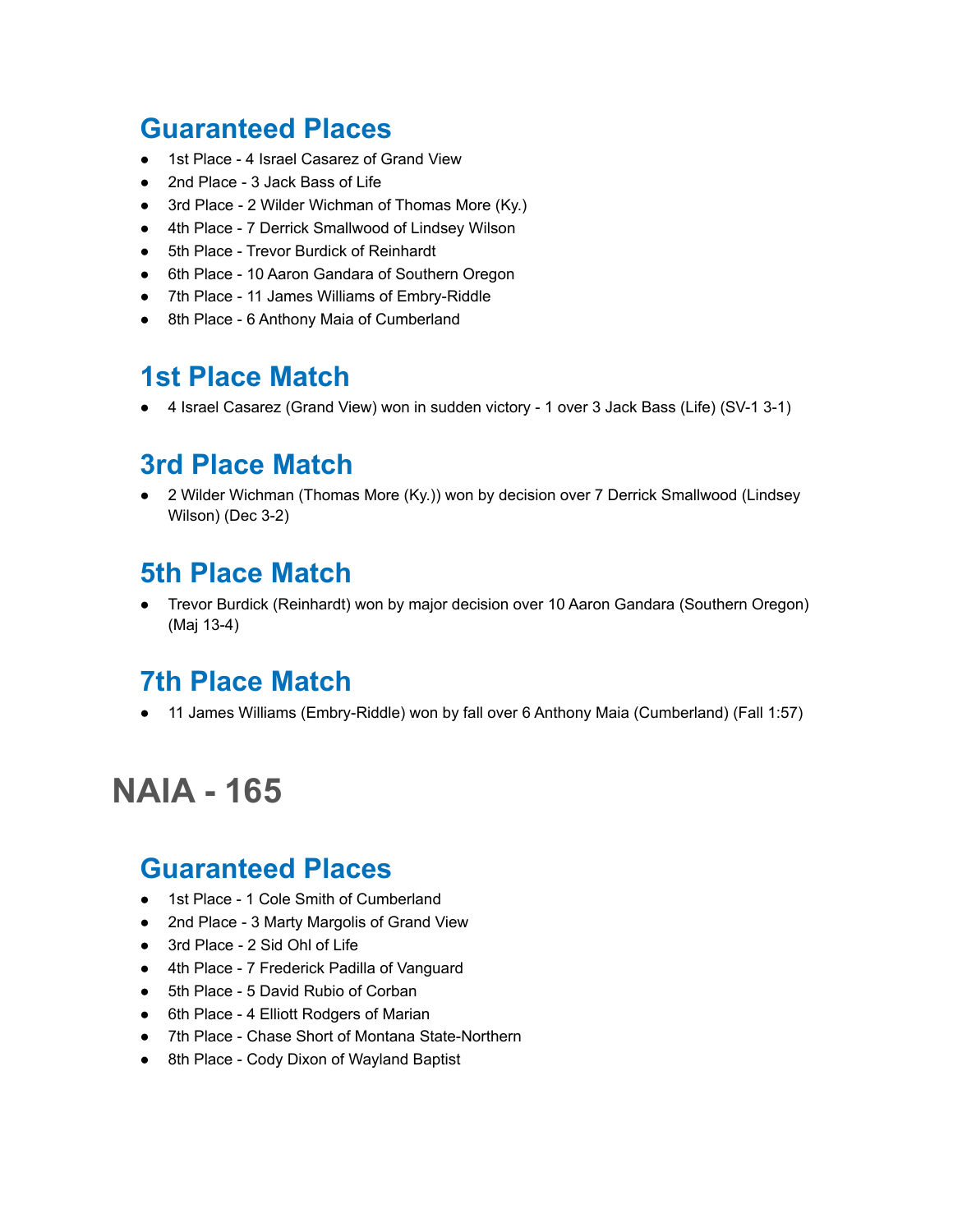## **1st Place Match**

● 1 Cole Smith (Cumberland) won by fall over 3 Marty Margolis (Grand View) (Fall 4:08)

## **3rd Place Match**

● 2 Sid Ohl (Life) won by decision over 7 Frederick Padilla (Vanguard) (Dec 5-1)

## **5th Place Match**

● 5 David Rubio (Corban) won by decision over 4 Elliott Rodgers (Marian) (Dec 7-3)

## **7th Place Match**

● Chase Short (Montana State-Northern) won by medical forfeit over Cody Dixon (Wayland Baptist) (MFF)

# **NAIA - 174**

#### **Guaranteed Places**

- 1st Place 2 Casey Randles of Grand View
- 2nd Place 4 Trenton Munoz of Hastings
- 3rd Place 3 Isaiah Luellen of Baker
- 4th Place 1 Joe Koontz of Lindsey Wilson
- 5th Place 10 NaKoda Siegel of Montana State-Northern
- 6th Place 6 Cole Tenety of Reinhardt
- 7th Place 9 Armon Fayyazi of Vanguard
- 8th Place 7 Stephen Kelle of Southeastern

### **1st Place Match**

● 2 Casey Randles (Grand View) won by decision over 4 Trenton Munoz (Hastings) (Dec 4-2)

## **3rd Place Match**

● 3 Isaiah Luellen (Baker) won in sudden victory - 1 over 1 Joe Koontz (Lindsey Wilson) (SV-1 7-5)

## **5th Place Match**

10 NaKoda Siegel (Montana State-Northern) won by decision over 6 Cole Tenety (Reinhardt) (Dec 10-4)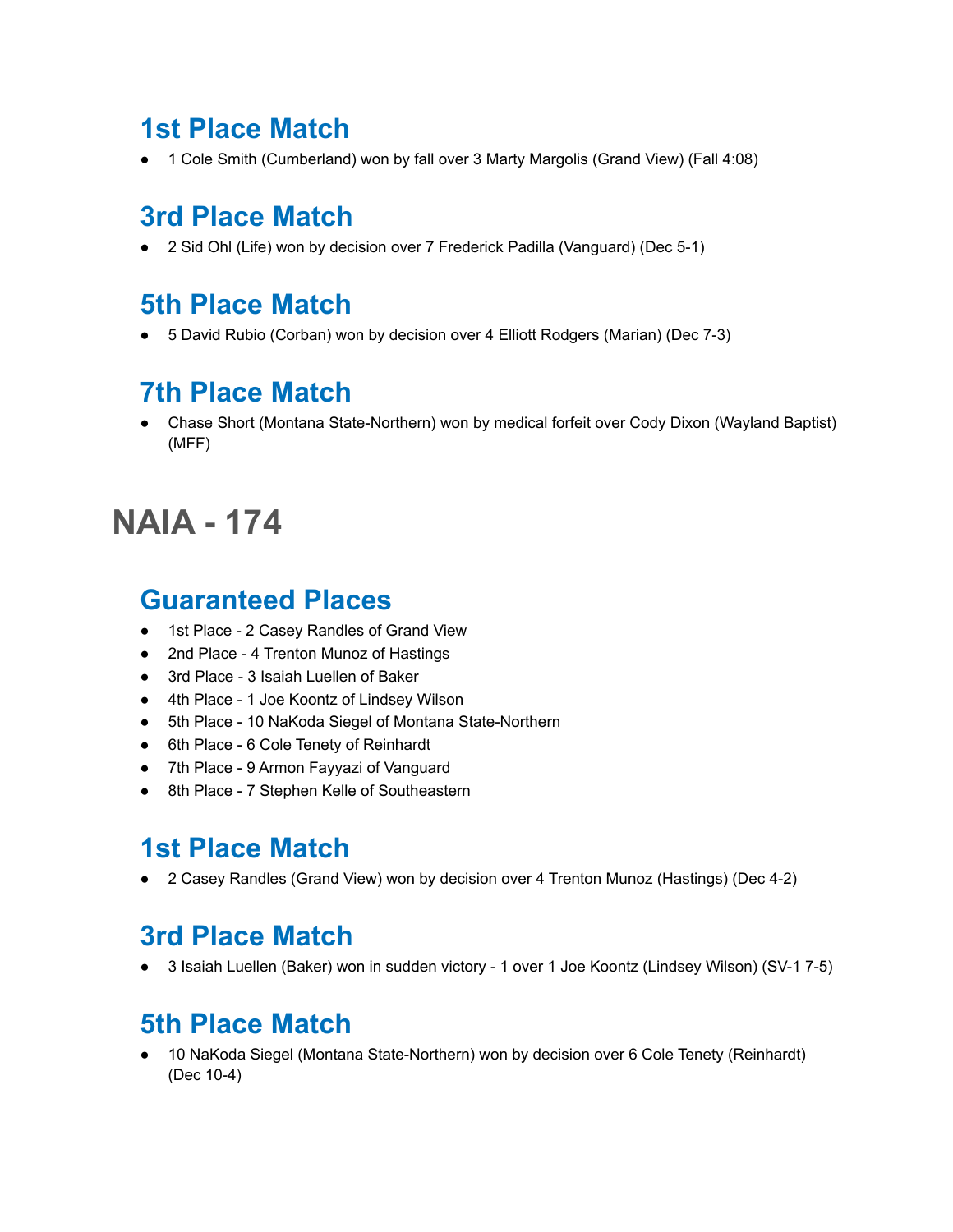## **7th Place Match**

● 9 Armon Fayyazi (Vanguard) won in sudden victory - 1 over 7 Stephen Kelle (Southeastern) (SV-1 3-1)

# **NAIA - 184**

#### **Guaranteed Places**

- 1st Place 2 Eric Vermillion of Indiana Tech
- 2nd Place 1 Ben Lee of Grand View
- 3rd Place 4 Sam Osho of Marian
- 4th Place 3 Kyle Knudtson of Eastern Oregon
- 5th Place 7 Jesse Daniel Perez of Ottawa
- 6th Place 9 Niko Perovic of Williams Baptist
- 7th Place 6 Blake Rypel of Southeastern
- 8th Place 5 Lucas DeSilva of Brewton-Parker

## **1st Place Match**

● 2 Eric Vermillion (Indiana Tech) won by decision over 1 Ben Lee (Grand View) (Dec 3-1)

### **3rd Place Match**

● 4 Sam Osho (Marian) won by decision over 3 Kyle Knudtson (Eastern Oregon) (Dec 15-14)

### **5th Place Match**

● 7 Jesse Daniel Perez (Ottawa) won by decision over 9 Niko Perovic (Williams Baptist) (Dec 7-4)

### **7th Place Match**

● 6 Blake Rypel (Southeastern) won by medical forfeit over 5 Lucas DeSilva (Brewton-Parker) (MFF)

# **NAIA - 197**

### **Guaranteed Places**

- 1st Place 3 Zane Lanham of Life
- 2nd Place 1 Isaac Bartel of Montana State-Northern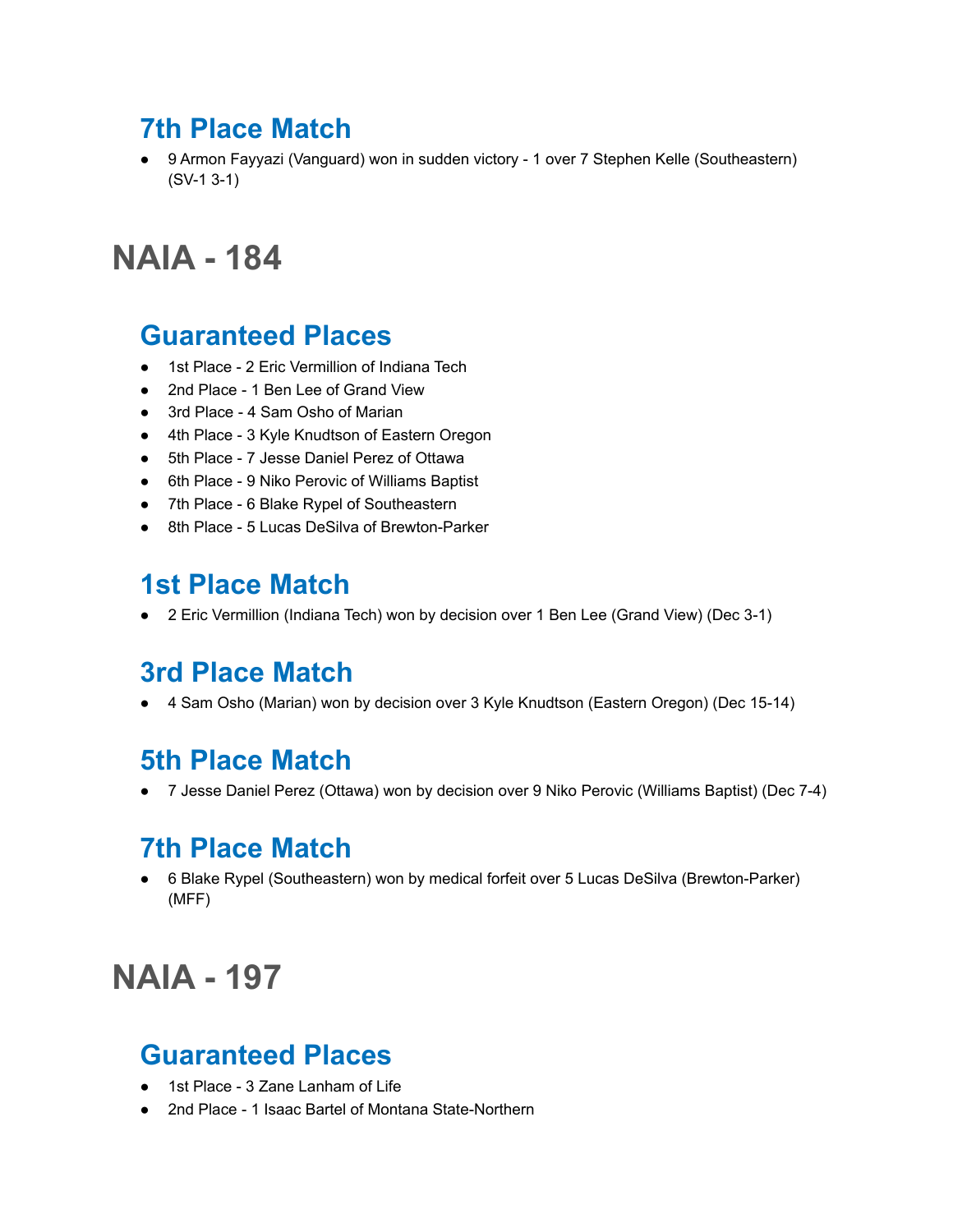- 3rd Place 2 Trevor Lawson of Lindsey Wilson
- 4th Place 7 Bradley Antesberger of Doane
- 5th Place 5 Owen Braungardt of Grand View
- 6th Place 10 Jack Servies of Marian
- 7th Place 9 Daulton Mayer of Thomas More (Ky.)
- 8th Place 11 Hunter DeJong of Morningside

#### **1st Place Match**

● 3 Zane Lanham (Life) won by fall over 1 Isaac Bartel (Montana State-Northern) (Fall 6:17)

### **3rd Place Match**

● 2 Trevor Lawson (Lindsey Wilson) won by major decision over 7 Bradley Antesberger (Doane) (Maj 8-0)

### **5th Place Match**

● 5 Owen Braungardt (Grand View) won by decision over 10 Jack Servies (Marian) (Dec 6-2)

## **7th Place Match**

9 Daulton Mayer (Thomas More (Ky.)) won by decision over 11 Hunter DeJong (Morningside) (Dec 7-4)

# **NAIA - 285**

#### **Guaranteed Places**

- 1st Place 7 Gage Braun of Southeastern
- 2nd Place 1 Greg Hagan of Grand View
- 3rd Place 4 Aaron Johnson of Cumberlands
- 4th Place 2 Odgerel Batkhishig of Doane
- 5th Place 3 Tommy Mommer of Grand View
- 6th Place 5 Noel Orozco of Eastern Oregon
- 7th Place 11 KC Buday of Providence
- 8th Place 6 Joshua Isaac of Missouri Valley

## **1st Place Match**

● 7 Gage Braun (Southeastern) won by decision over 1 Greg Hagan (Grand View) (Dec 5-4)